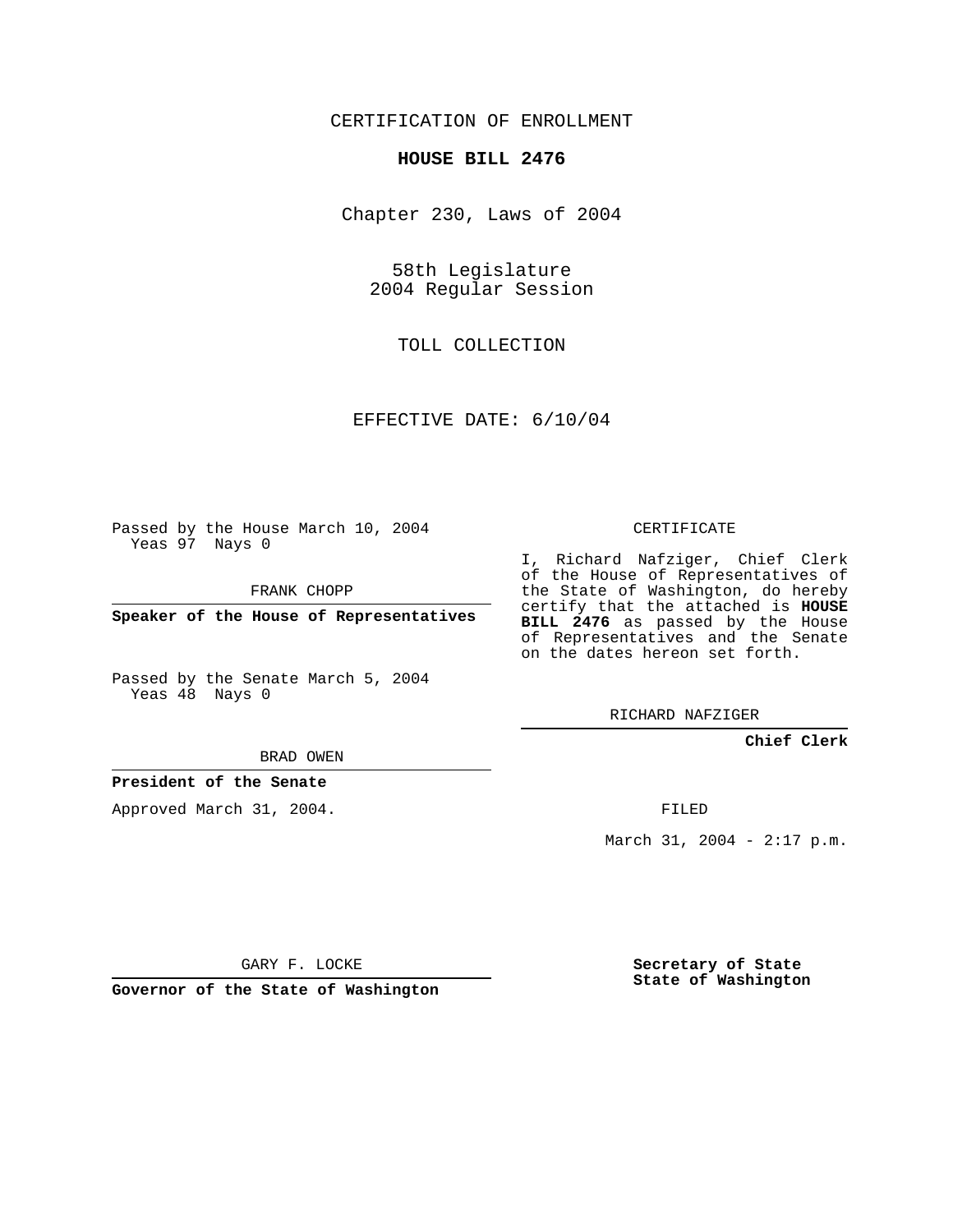# **HOUSE BILL 2476** \_\_\_\_\_\_\_\_\_\_\_\_\_\_\_\_\_\_\_\_\_\_\_\_\_\_\_\_\_\_\_\_\_\_\_\_\_\_\_\_\_\_\_\_\_

\_\_\_\_\_\_\_\_\_\_\_\_\_\_\_\_\_\_\_\_\_\_\_\_\_\_\_\_\_\_\_\_\_\_\_\_\_\_\_\_\_\_\_\_\_

### AS AMENDED BY THE SENATE

Passed Legislature - 2004 Regular Session

**State of Washington 58th Legislature 2004 Regular Session By** Representative Murray; by request of Department of Transportation Read first time 01/14/2004. Referred to Committee on Transportation.

 AN ACT Relating to toll collection; reenacting and amending RCW 46.12.370; and adding a new section to chapter 47.46 RCW.

BE IT ENACTED BY THE LEGISLATURE OF THE STATE OF WASHINGTON:

 **Sec. 1.** RCW 46.12.370 and 1997 c 432 s 6 and 1997 c 33 s 1 are each reenacted and amended to read as follows:

 In addition to any other authority which it may have, the department of licensing may furnish lists of registered and legal owners of motor vehicles only for the purposes specified in this section to:

 (1) The manufacturers of motor vehicles, or their authorized agents, to be used to enable those manufacturers to carry out the provisions of the National Traffic and Motor Vehicle Safety Act of 1966 (15 U.S.C. sec. 1382-1418), including amendments or additions thereto, respecting safety-related defects in motor vehicles;

 (2) Any governmental agency of the United States or Canada, or political subdivisions thereof, to be used by it or by its authorized commercial agents or contractors only in connection with the enforcement of motor vehicle or traffic laws by, or programs related to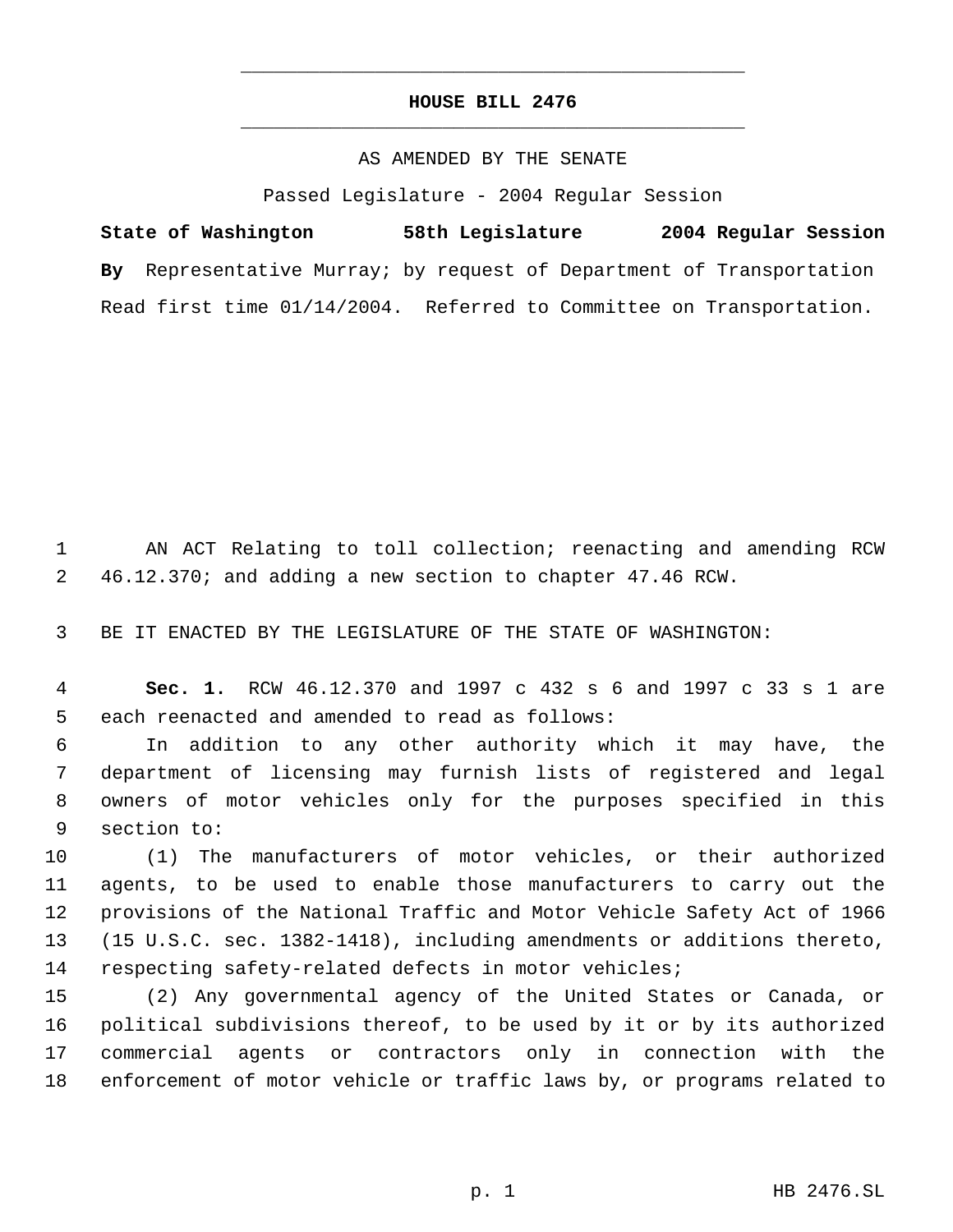traffic safety of, that government agency. Only such parts of the list as are required for completion of the work required of the agent or contractor shall be provided to such agent or contractor;

 (3) A commercial parking company requiring the names and addresses of registered owners to notify them of outstanding parking violations. Subject to the disclosure agreement provisions of RCW 46.12.380 and the requirements of Executive Order 97-01, the department may provide only the parts of the list that are required for completion of the work required of the company;

 (4) An authorized agent or contractor of the department, to be used only in connection with providing motor vehicle excise tax, licensing, 12 title, and registration information to motor vehicle dealers;  $((\theta \cdot \hat{r}))$ 

 (5) Any business regularly making loans to other persons to finance the purchase of motor vehicles, to be used to assist the person requesting the list to determine ownership of specific vehicles for the 16 purpose of determining whether or not to provide such financing; or

 (6) A company or its agents operating a toll facility under chapter 47.46 RCW or other applicable authority requiring the names, addresses, and vehicle information of motor vehicle registered owners to identify 20 toll violators.

21 ((<del>In the event</del>)) If a list of registered and legal owners of motor vehicles is used for any purpose other than that authorized in this section, the manufacturer, governmental agency, commercial parking 24 company, authorized agent, contractor, financial institution, toll facility operator, or their authorized agents or contractors responsible for the unauthorized disclosure or use will be denied further access to such information by the department of licensing.

 NEW SECTION. **Sec. 2.** A new section is added to chapter 47.46 RCW to read as follows:

 (1) Tolls may be collected by any system that identifies the correct toll and collects the payment. Systems may include manual cash collection, electronic toll collection, and photo monitoring systems.

 (a) "Electronic toll collection system" means a system of collecting tolls or charges that is capable of charging the account of the toll patron the appropriate toll or charge by electronic transmission from the motor vehicle to the toll collection system, which information is used to charge the appropriate toll or charge to